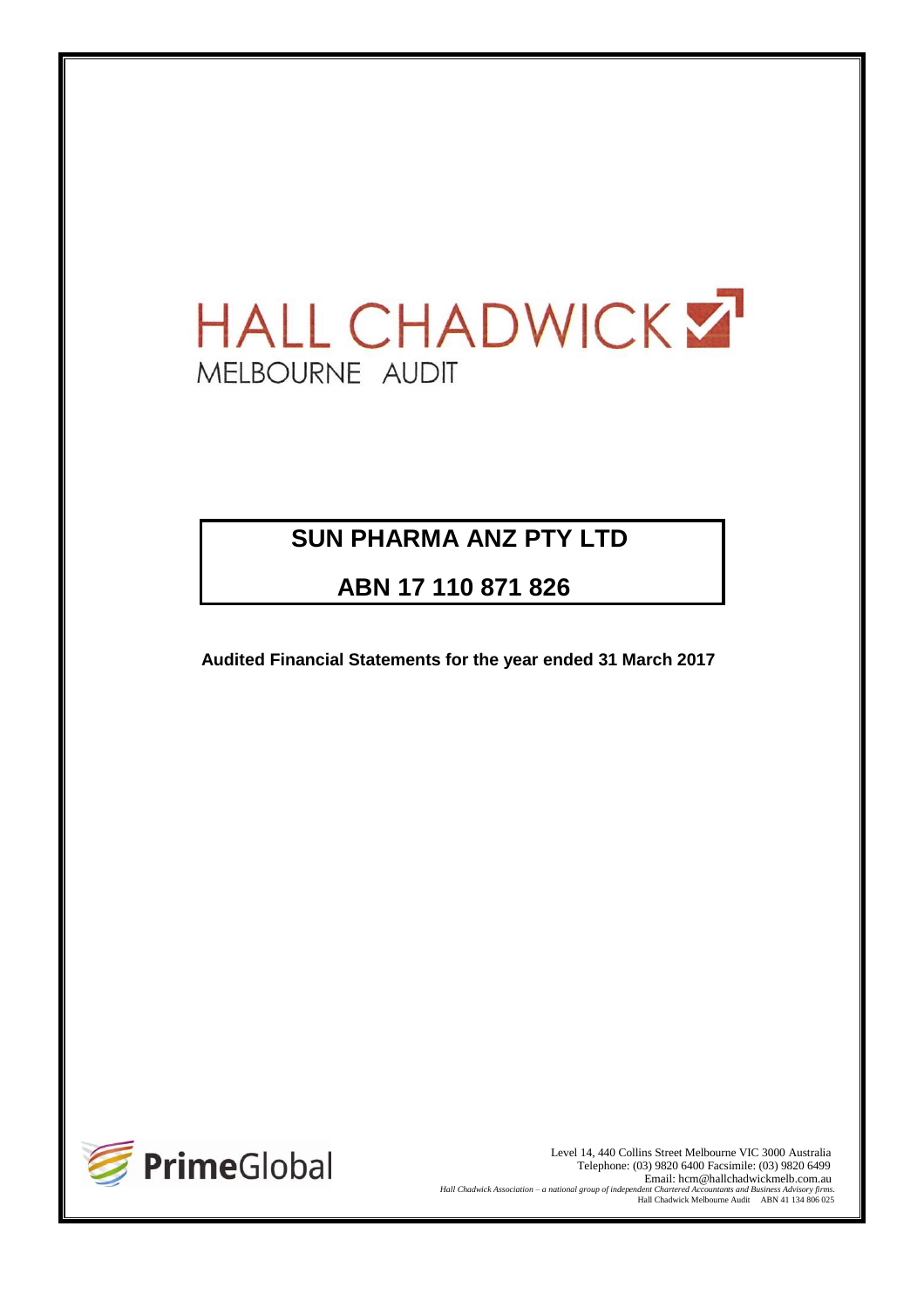#### **Sun Pharma ANZ Pty Ltd Directors' report 31 March 2017**

The directors present their report, together with the financial statements, on the company for the year ended 31 March 2017.

#### **Principal activities**

- During the financial year the principal continuing activities of the company consisted of:
- The supply of pharmaceutical products.

#### **Dividends**

There were no dividends paid, recommended or declared during the current or previous financial year.

#### **Review of operations**

The profit for the company after providing for income tax amounted to \$688,711 (31 March 2016: \$696,665).

#### **Significant changes in the state of affairs**

There were no significant changes in the state of affairs of the company during the financial year.

#### **Matters subsequent to the end of the financial year**

No matter or circumstance has arisen since 31 March 2017 that has significantly affected, or may significantly affect the company's operations, the results of those operations, or the company's state of affairs in future financial years.

#### **Likely developments and expected results of operations**

Information on likely developments in the operations of the company and the expected results of operations have not been included in this report because the directors believe it would be likely to result in unreasonable prejudice to the company.

#### **Environmental regulation**

The company is not subject to any significant environmental regulation under Australian Commonwealth or State law.

#### **Shares under option**

There were no unissued ordinary shares of the company under option outstanding at the date of this report.

#### **Shares issued on the exercise of options**

There were no ordinary shares of the company issued on the exercise of options during the year ended 31 March 2017 and up to the date of this report.

#### **Indemnity and insurance of officers**

The company has indemnified the directors and executives of the company for costs incurred, in their capacity as a director or executive, for which they may be held personally liable, except where there is a lack of good faith.

During the financial year, the company paid a premium in respect of a contract to insure the directors and executives of the company against a liability to the extent permitted by the Corporations Act 2001. The contract of insurance prohibits disclosure of the nature of the liability and the amount of the premium.

#### **Indemnity and insurance of auditor**

The company has not, during or since the end of the financial year, indemnified or agreed to indemnify the auditor of the company or any related entity against a liability incurred by the auditor.

During the financial year, the company has not paid a premium in respect of a contract to insure the auditor of the company or any related entity.

#### **Proceedings on behalf of the company**

No person has applied to the Court under section 237 of the Corporations Act 2001 for leave to bring proceedings on behalf of the company, or to intervene in any proceedings to which the company is a party for the purpose of taking responsibility on behalf of the company for all or part of those proceedings.

#### **Auditor's independence declaration**

A copy of the auditor's independence declaration as required under section 307C of the Corporations Act 2001 is set out immediately after this directors' report.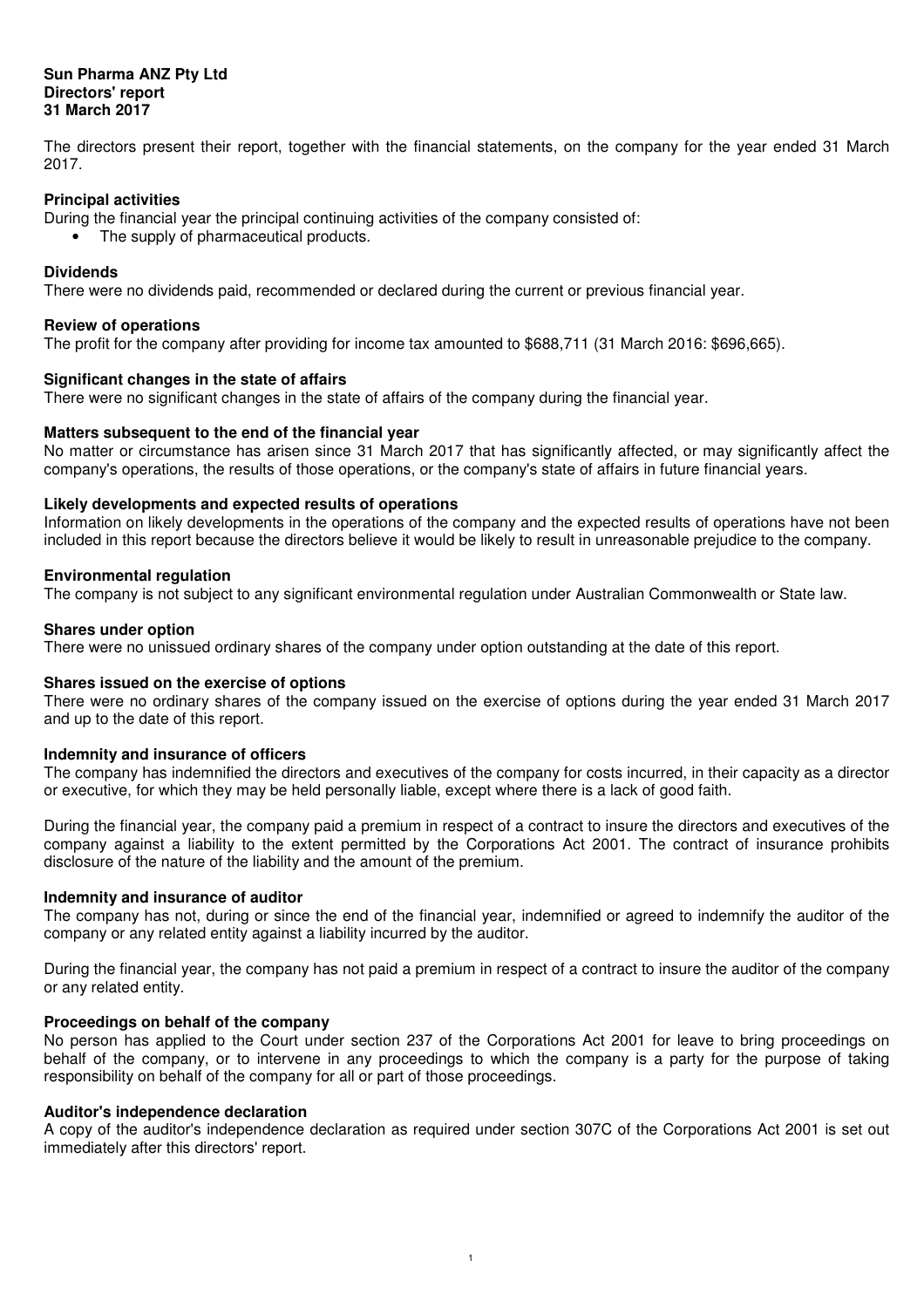#### **Sun Pharma ANZ Pty Ltd Sun Pharma ANZ Pty Ltd Directors' report 31 March 2017**

This report is made in accordance with a resolution of directors, pursuant to section 298(2)(a) of the Corporations Act 2001.

On behalf of the directors

 $\overline{\phantom{a}}$  , and the set of the set of the set of the set of the set of the set of the set of the set of the set of the set of the set of the set of the set of the set of the set of the set of the set of the set of the s Alexander Evans Director

Dated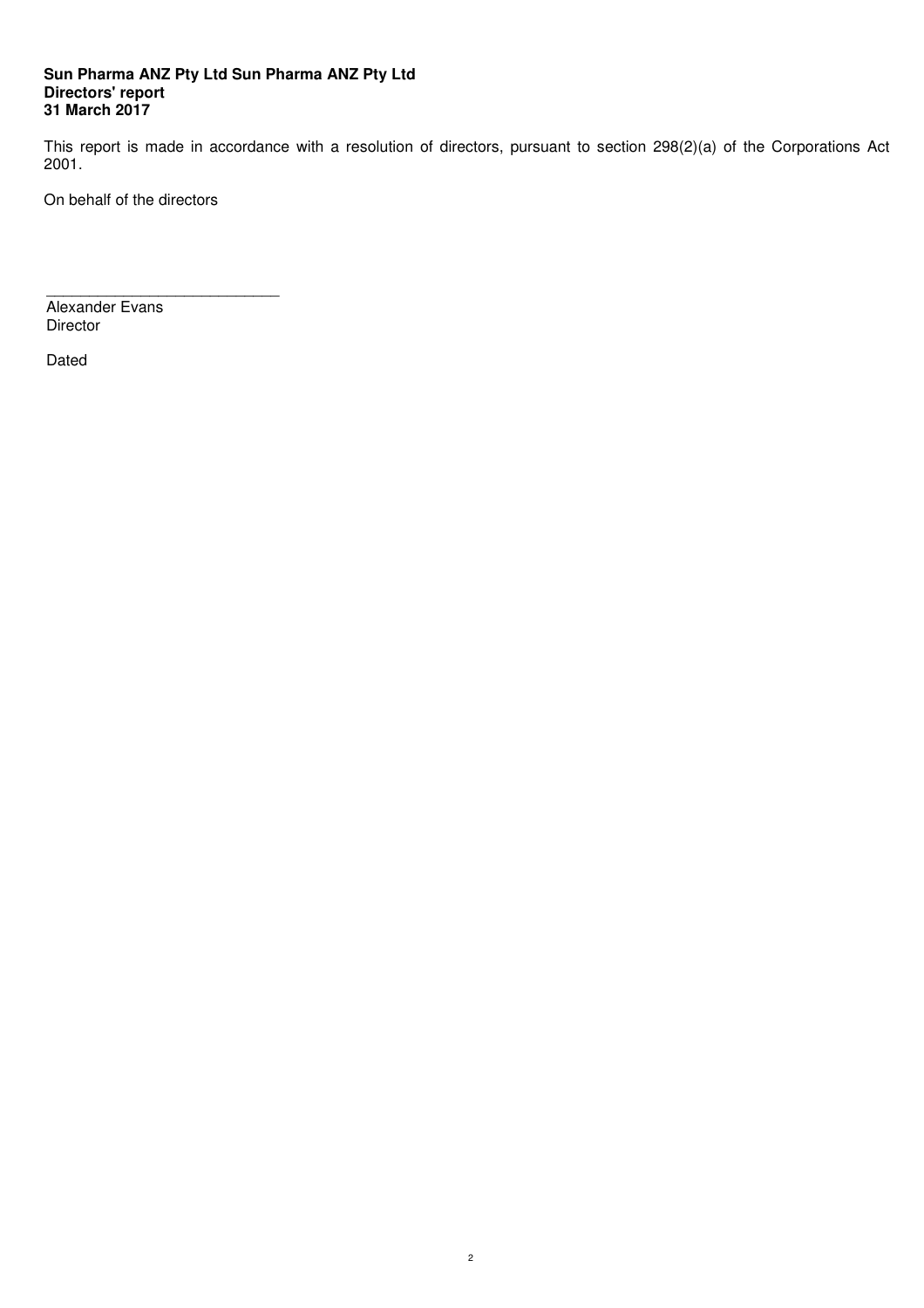# **HALL CHADWICKY** MELBOURNE AUDIT

### **SUN PHARMA ANZ PTY LTD** ABN 17 110 871 826

# **AUDITOR'S INDEPENDENCE DECLARATION UNDER** SECTION 307C OF THE CORPORATIONS ACT 2001

# TO THE DIRECTORS OF **SUN PHARMA ANZ PTY LTD**

In accordance with the requirements of section 307C of the Corporations Act 2001, I declare that, to the best of my knowledge and belief, during the year ended 31 March 2017 there have been:

- $(i)$ No contraventions of the auditor independence requirements as set out in the Corporations Act 2001 in relation to the audit; and
- No contraventions of any applicable code of professional conduct in relation to the audit.  $(ii)$

Hall Chadwick Melbourne Audit **Chartered Accountants** Level 14 440 Collins Street MELBOURNE, VIC, 3000

Partner: David Lissauer

Dated this

day of

2017



Liability limited by a scheme approved under Professional Standards Legislation. Hall Chadwick Melbourne Audit ABN 41 134 806 025 Registered Company Auditors.

Level 14 440 Collins Street Melbourne VIC 3000 T: +61 3 9820 6400 Post: Locked Bag 777 Collins Street West VIC 8007 Australia www.hallchadwickmelb.com.au E: hcm@hallchadwickmelb.com.au Hall Chadwick Association - a national group of independent Chartered Accountants and Business Advisory firms. MELBOURNE . SYDNEY . PERTH . BRISBANE . DARWIN . GOLD COAST . NEWCASTLE . PARRAMATTA . PENRITH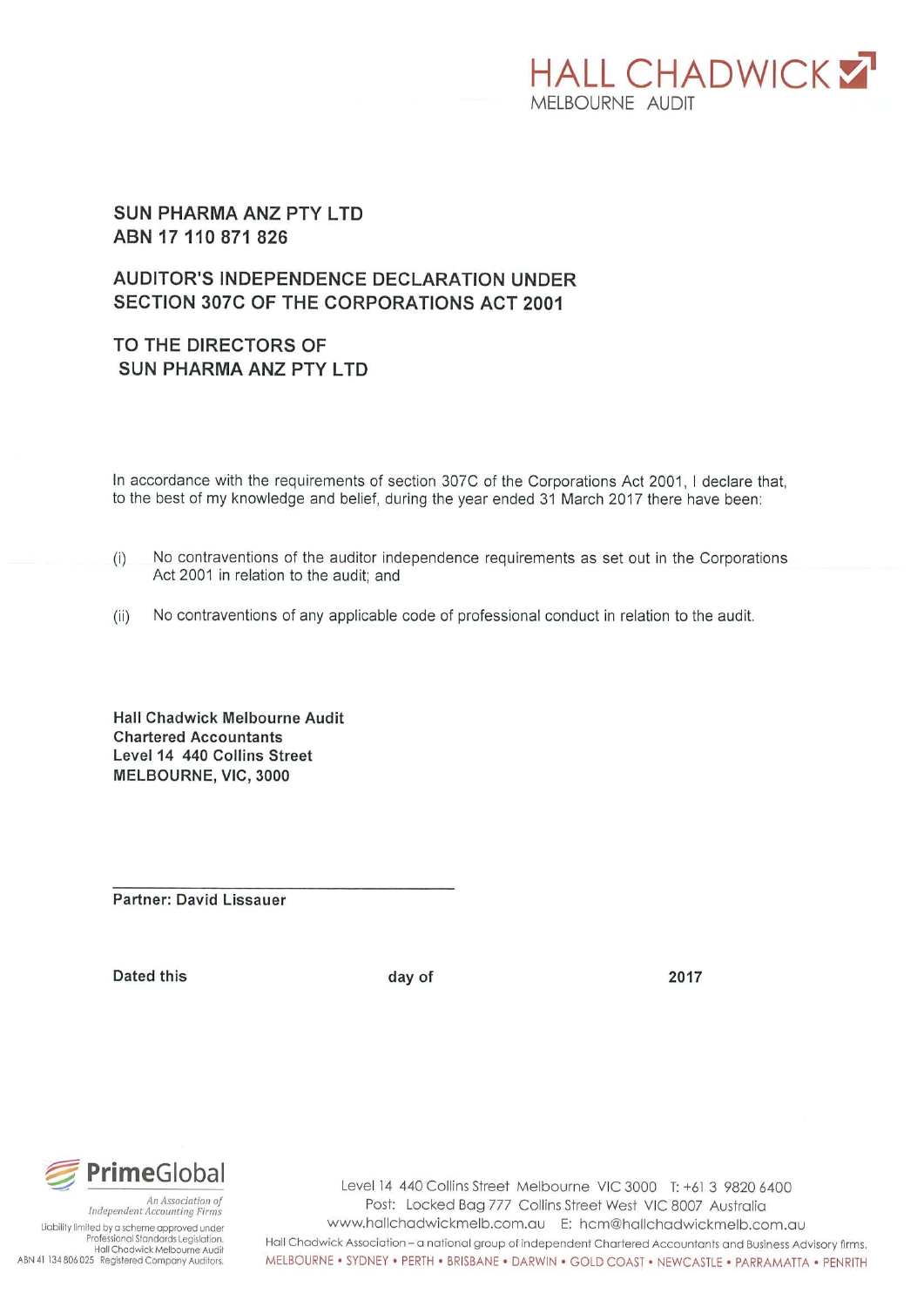#### **Sun Pharma ANZ Pty Ltd Sun Pharma ANZ Pty Ltd Contents 31 March 2017**

| Statement of profit or loss and other comprehensive income            | .5 |
|-----------------------------------------------------------------------|----|
| Statement of financial position                                       | 6  |
| Statement of changes in equity                                        |    |
| Statement of cash flows                                               |    |
| Notes to the financial statements                                     |    |
| Directors' declaration                                                |    |
| Independent auditor's report to the members of Sun Pharma ANZ Pty Ltd | 18 |

#### **General information**

The financial statements cover Sun Pharma ANZ Pty Ltd as an individual entity. The financial statements are presented in Australian dollars, which is Sun Pharma ANZ Pty Ltd's functional and presentation currency.

Sun Pharma ANZ Pty Ltd is a company limited by shares. During 2017 financial year, the company had changed the trading name from Ranbaxy Australia Pty Ltd to Sun Pharma ANZ Pty Ltd.

The financial statements were authorised for issue, in accordance with a resolution of directors, on 24 March 2018. The directors have the power to amend and reissue the financial statements.

4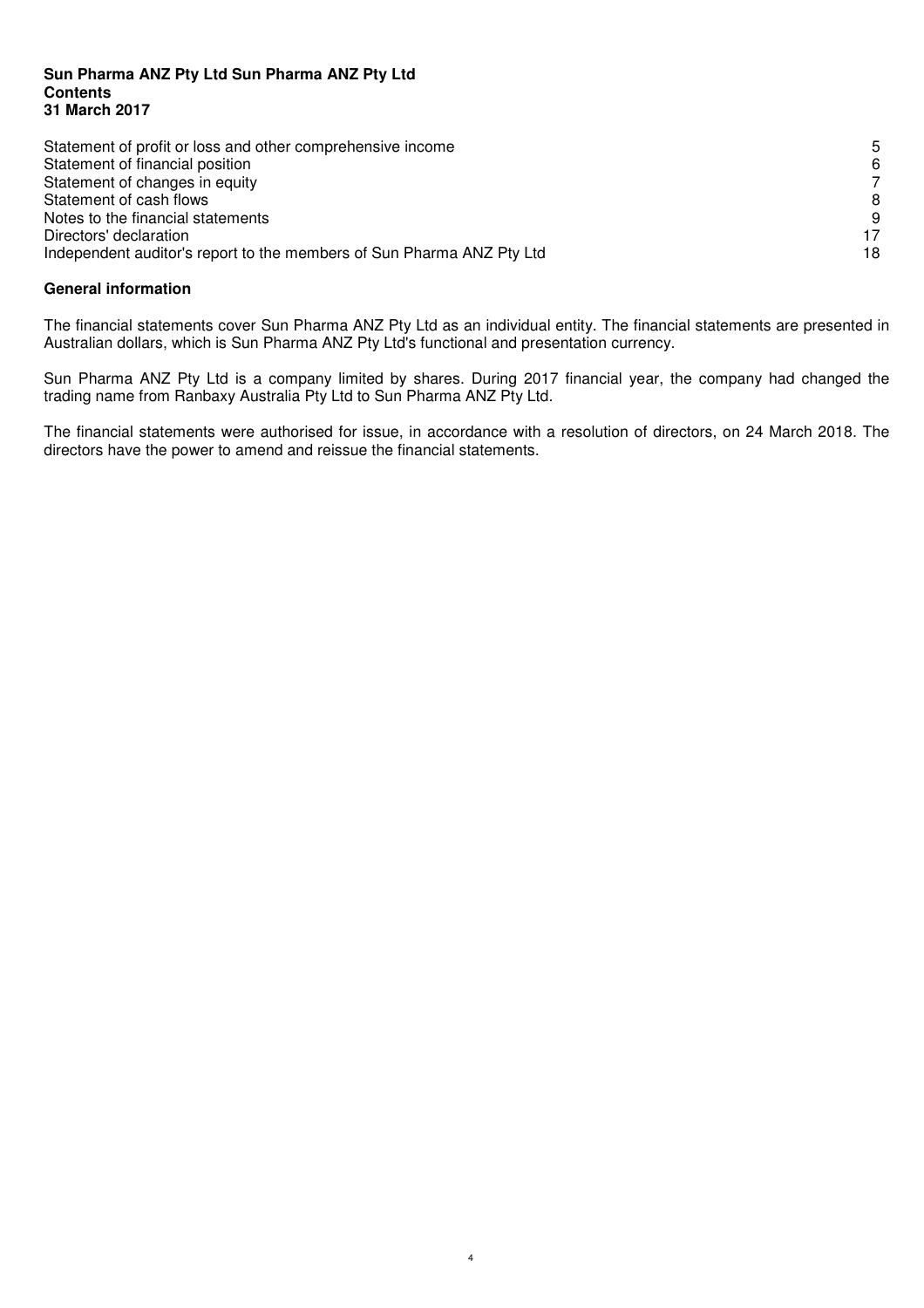#### **Sun Pharma ANZ Pty Ltd Sun Pharma ANZ Pty Ltd Statement of profit or loss and other comprehensive income For the year ended 31 March 2017**

|                                                                                                             | <b>Note</b> | 2017<br>\$     | 2016<br>\$    |
|-------------------------------------------------------------------------------------------------------------|-------------|----------------|---------------|
| Revenue                                                                                                     | 3           | 33,849,813     | 39,438,602    |
| Other income                                                                                                | 4           | 73,071         | 36,634        |
| <b>Expenses</b>                                                                                             |             |                |               |
| Cost of goods sold                                                                                          |             | (23, 431, 806) | (27,684,602)  |
| Distribution                                                                                                |             | (2,946,187)    | (3,610,695)   |
| Employee benefits expenses                                                                                  |             | (4, 195, 629)  | (4,003,977)   |
| Depreciation and amortisation expenses                                                                      |             | (39, 191)      | (84, 287)     |
| Other expenses                                                                                              |             | (311, 161)     | (342,031)     |
| Finance costs                                                                                               |             | (692, 305)     | (699, 839)    |
| Marketing expenses                                                                                          |             | (493, 367)     | (441, 081)    |
| Occupancy expenses                                                                                          |             | (197, 996)     | (161, 701)    |
| Pharmaceutical license fees                                                                                 |             | (3,585)        | (332, 472)    |
| Administration expenses                                                                                     |             | (922, 943)     | (1, 417, 886) |
| Profit before income tax expense                                                                            |             | 688,713        | 696,665       |
| Income tax expense                                                                                          | 5           |                |               |
| Profit after income tax expense for the year attributable to the owners of Sun<br><b>Pharma ANZ Pty Ltd</b> |             | 688,713        | 696,665       |
| Other comprehensive income for the year, net of tax                                                         |             |                |               |
| Total comprehensive income for the year attributable to the owners of Sun                                   |             |                |               |
| <b>Pharma ANZ Pty Ltd</b>                                                                                   |             | 688,713        | 696,665       |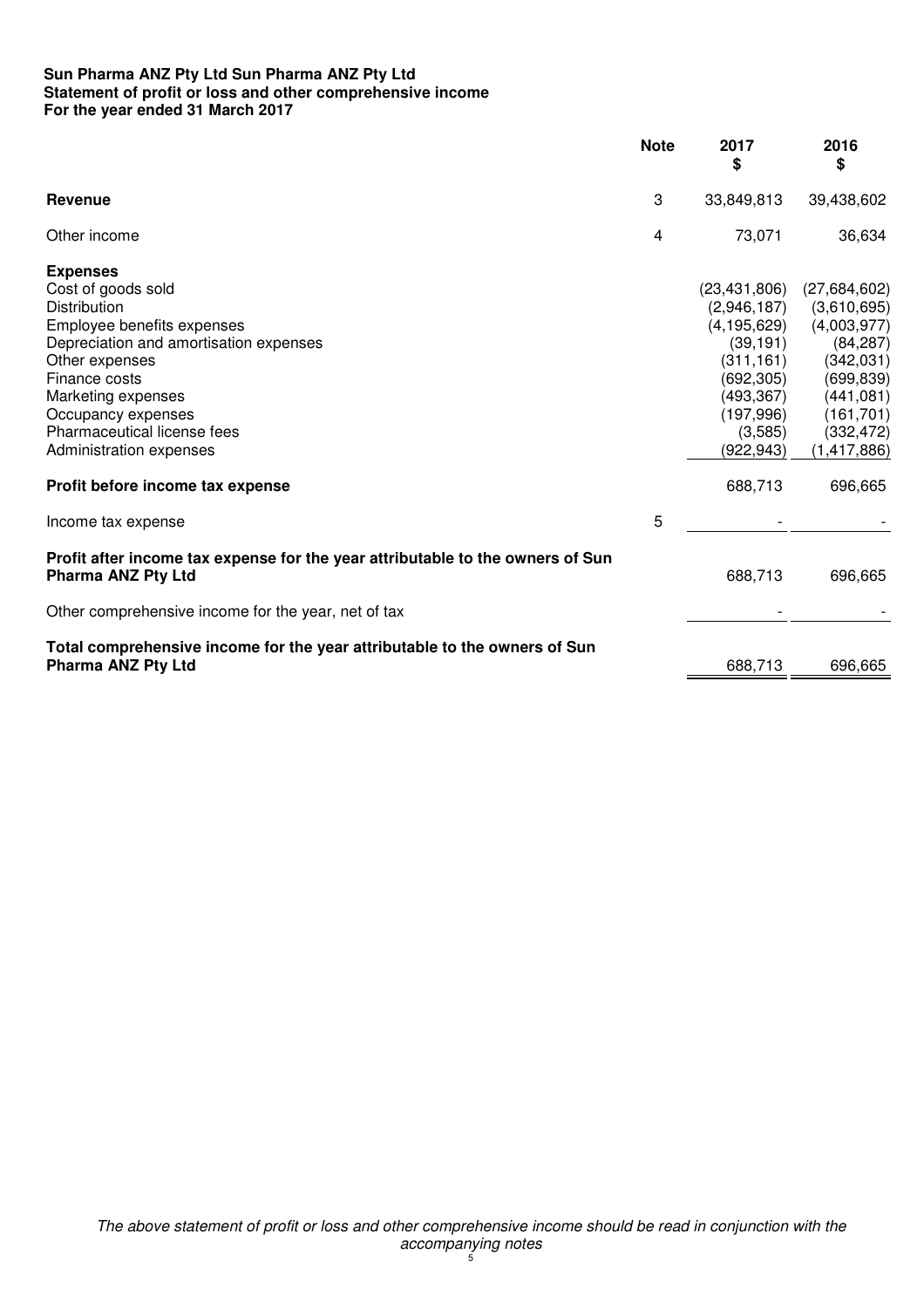#### **Sun Pharma ANZ Pty Ltd Sun Pharma ANZ Pty Ltd Statement of financial position As at 31 March 2017**

|                                                                                                                                                      | <b>Note</b>                   | 2017<br>\$                                                                | 2016<br>\$                                                                |
|------------------------------------------------------------------------------------------------------------------------------------------------------|-------------------------------|---------------------------------------------------------------------------|---------------------------------------------------------------------------|
| <b>Assets</b>                                                                                                                                        |                               |                                                                           |                                                                           |
| <b>Current assets</b><br>Cash and cash equivalents<br>Trade and other receivables<br>Inventories<br>Other<br><b>Total current assets</b>             | 6<br>$\overline{7}$<br>8<br>9 | 1,034,380<br>7,642,797<br>12,289,699<br>26,889<br>20,993,765              | 1,057,520<br>4,137,121<br>15,429,156<br>12,902<br>20,636,699              |
| <b>Non-current assets</b><br>Property, plant and equipment<br>Total non-current assets                                                               | 10                            | 20,038<br>20,038                                                          | 46,023<br>46,023                                                          |
| <b>Total assets</b>                                                                                                                                  |                               | 21,013,803                                                                | 20,682,722                                                                |
| <b>Liabilities</b>                                                                                                                                   |                               |                                                                           |                                                                           |
| <b>Current liabilities</b><br>Trade and other payables<br>Borrowings<br>Employee benefits<br>Provisions<br>Other<br><b>Total current liabilities</b> | 11<br>12<br>13<br>14<br>15    | 13,160,864<br>14,645,538<br>413,800<br>125,000<br>1,193,708<br>29,538,910 | 13,556,737<br>22,845,538<br>302,267<br>148,447<br>1,301,650<br>38,154,639 |
| <b>Non-current liabilities</b><br>Employee benefits<br>Total non-current liabilities                                                                 | 17                            | 145,796<br>145,796                                                        | 87,699<br>87,699                                                          |
| <b>Total liabilities</b>                                                                                                                             |                               | 29,684,706                                                                | 38,242,338                                                                |
| <b>Net liabilities</b>                                                                                                                               |                               | (8,670,903)                                                               | (17, 559, 616)                                                            |
| <b>Equity</b><br><b>Issued capital</b><br><b>Accumulated losses</b>                                                                                  | 18                            | 17,400,000<br>(26,070,903)                                                | 9,200,000<br>(26, 759, 616)                                               |
| <b>Total deficiency in equity</b>                                                                                                                    |                               | (8,670,903)                                                               | (17, 559, 616)                                                            |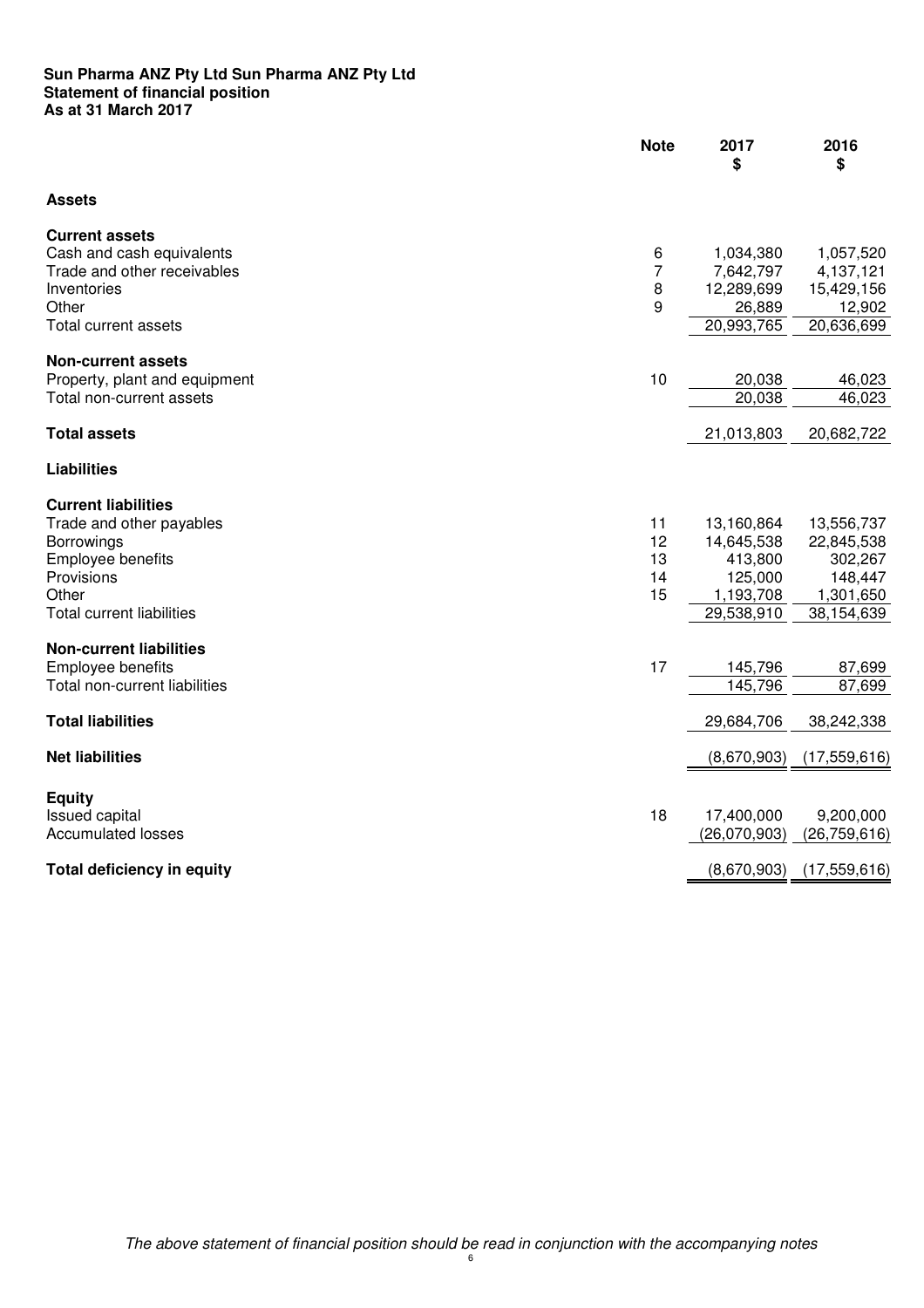#### **Sun Pharma ANZ Pty Ltd Statement of changes in equity For the year ended 31 March 2017**

|                                                                                                           | <b>Issued</b><br>capital<br>\$ | <b>Retained</b><br>profits<br>\$ | Total<br>deficiency in<br>equity<br>\$ |
|-----------------------------------------------------------------------------------------------------------|--------------------------------|----------------------------------|----------------------------------------|
| Balance at 1 April 2015                                                                                   | 9,200,000                      | (27, 456, 281)                   | (18, 256, 281)                         |
| Profit after income tax expense<br>for the year<br>Other comprehensive income<br>for the year, net of tax |                                | 696,665                          | 696,665                                |
| Total comprehensive income for<br>the year                                                                |                                | 696,665                          | 696,665                                |
| Balance at 31 March 2016                                                                                  | 9,200,000                      | (26, 759, 616)                   | (17, 559, 616)                         |
| Balance at 1 April 2016                                                                                   | 9,200,000                      | (26, 759, 616)                   | (17, 559, 616)                         |
| Profit after income tax expense<br>for the year<br>Other comprehensive income<br>for the year, net of tax |                                | 688,713                          | 688,713                                |
| Total comprehensive income for<br>the year                                                                |                                | 688,713                          | 688,713                                |
| Transactions with owners in<br>their capacity as owners:<br>Preference Shares                             | 8,200,000                      |                                  | 8,200,000                              |
| Balance at 31 March 2017                                                                                  | 17,400,000                     | (26,070,903)                     | (8,670,903)                            |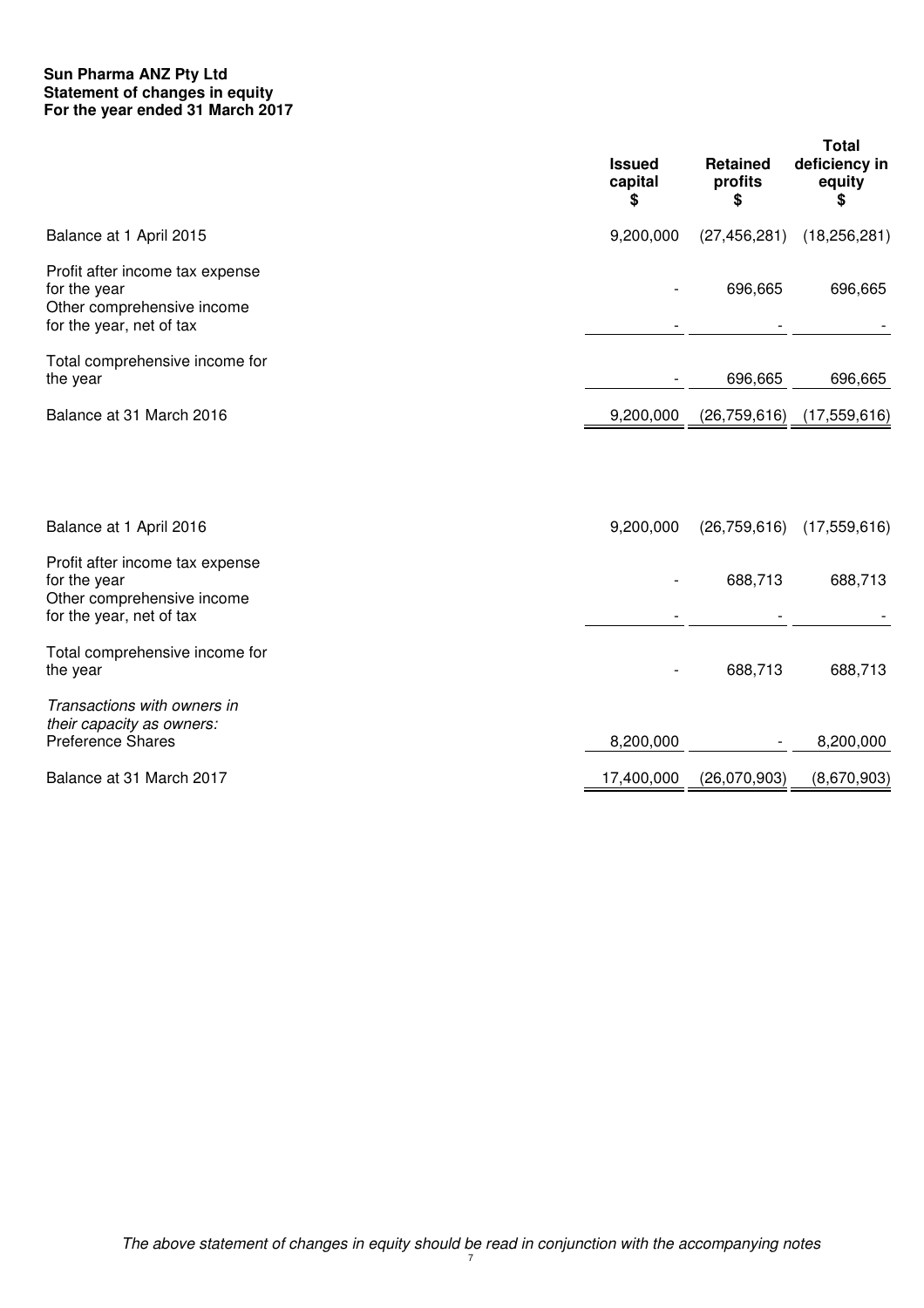#### **Sun Pharma ANZ Pty Ltd Statement of cash flows For the year ended 31 March 2017**

|                                                                  | <b>Note</b> | 2017<br>\$   | 2016<br>\$   |
|------------------------------------------------------------------|-------------|--------------|--------------|
| Cash flows from operating activities                             |             |              |              |
| Receipts from customers (inclusive of GST)                       |             | 37,096,582   | 40,612,292   |
| Payments to suppliers and employees (inclusive of GST)           |             | (36,414,236) | (40,576,305) |
|                                                                  |             | 682,346      | 35,987       |
| Interest received                                                |             | 26           | 38,577       |
| Interest and other finance costs paid                            |             | (692, 305)   | (699,839)    |
| Net cash used in operating activities                            |             | (9,933)      | (625, 275)   |
| Cash flows from investing activities                             |             |              |              |
| Payments for property, plant and equipment                       | 10          | (13,206)     | (2, 354)     |
| Net cash used in investing activities                            |             | (13,206)     | (2, 354)     |
| Cash flows from financing activities                             |             |              |              |
| Net cash from financing activities                               |             |              |              |
| Net decrease in cash and cash equivalents                        |             | (23, 139)    | (627, 629)   |
| Cash and cash equivalents at the beginning of the financial year |             | 1,057,520    | 1,685,149    |
| Cash and cash equivalents at the end of the financial year       | 6           | 1,034,380    | 1,057,520    |
|                                                                  |             |              |              |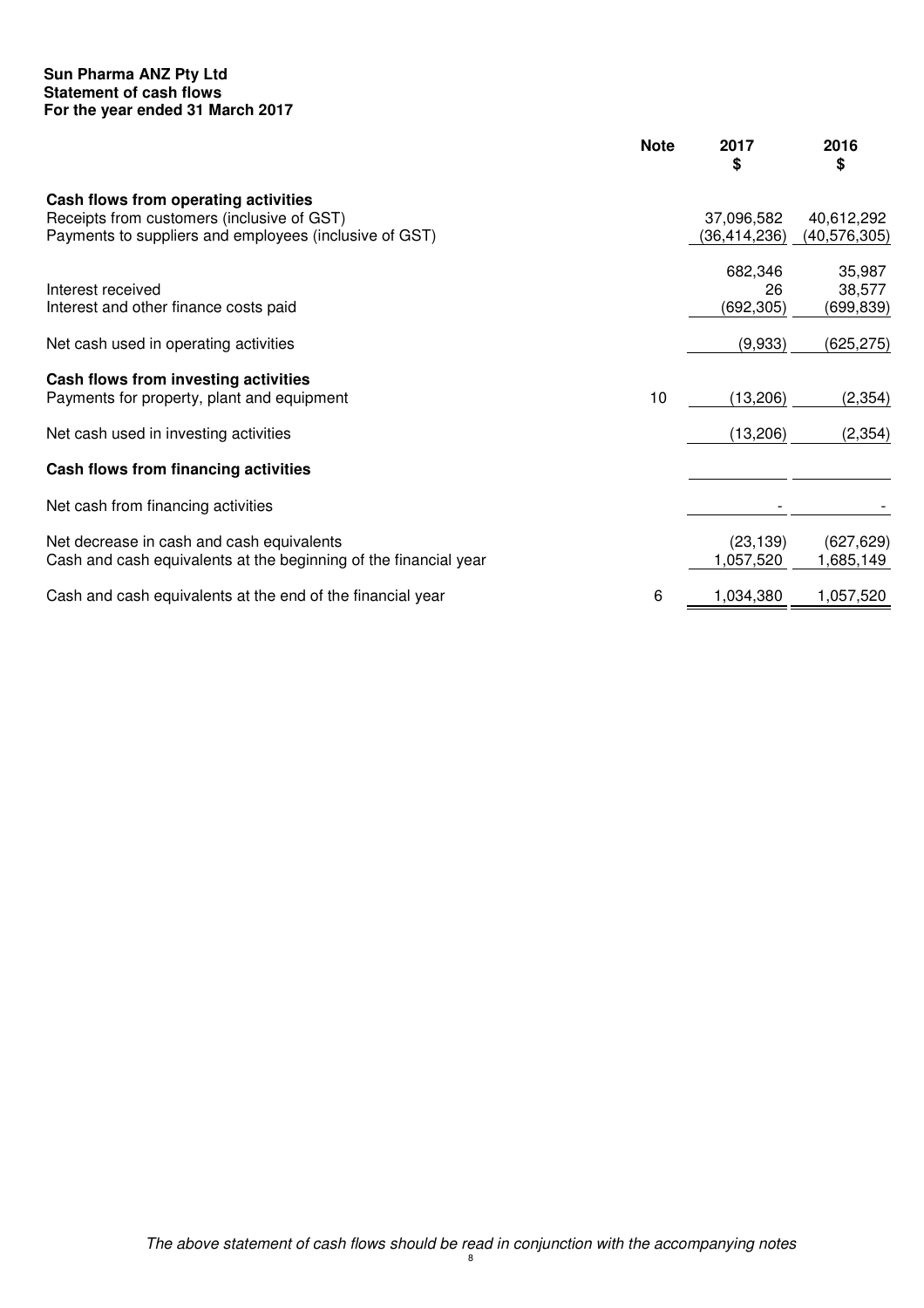#### **Sun Pharma ANZ Pty Ltd Notes to the financial statements 31 March 2017**

#### **Note 1. Significant accounting policies**

The principal accounting policies adopted in the preparation of the financial statements are set out below. These policies have been consistently applied to all the years presented, unless otherwise stated.

#### **New or amended Accounting Standards and Interpretations adopted**

The company has adopted all of the new or amended Accounting Standards and Interpretations issued by the Australian Accounting Standards Board ('AASB') that are mandatory for the current reporting period.

Any new or amended Accounting Standards or Interpretations that are not yet mandatory have not been early adopted.

#### **Going concern**

The financial statements have been prepared on a going concern basis, notwithstanding as at 31 March 2017 the Company had a deficiency of net assets of \$8,670,903. (2016:\$17,559,614).

The ability of the Company to continue as going concern is dependent upon the ongoing financial support from its parent entity to the level required by the company to allow it to fulfil all obligations as and when they fall due for a period of no less than twelve months from the date of signing these financial statements. the reliance on the parent entity support gives rise to a material uncertainty which may affect the company's ability to continue as a going concern. The parent entity has confirmed in writing that it will provide ongoing financial support, including that it will not call for repayment outstanding balances at 31 March 2017,unless the Company is able to financially make such repayments without impairing its ability to conduct its normal business operations and pay other liabilities.

Sun Pharma ANZ Pty Ltd (the company) is a company incorporated and domiciled in Australia. The parent company is Ranbaxy Netherlands (RNBV), a compnay incorporated in Netherlands. During 2016 financial year, Sun Pharmaceuticals Ltd has taken over Ranbaxy globally and owned 100% Ranbaxy Netherlands.

The company is primarily involved in the supply of pharmaceutical products.

#### **Basis of preparation**

These general purpose financial statements have been prepared in accordance with Australian Accounting Standards - Reduced Disclosure Requirements and Interpretations issued by the Australian Accounting Standards Board ('AASB') and the Corporations Act 2001, as appropriate for for-profit oriented entities.

#### Historical cost convention

The financial statements have been prepared under the historical cost convention, except for, where applicable, the revaluation of available-for-sale financial assets, financial assets and liabilities at fair value through profit or loss, investment properties, certain classes of property, plant and equipment and derivative financial instruments.

#### Critical accounting estimates

The preparation of the financial statements requires the use of certain critical accounting estimates. It also requires management to exercise its judgement in the process of applying the company's accounting policies. The areas involving a higher degree of judgement or complexity, or areas where assumptions and estimates are significant to the financial statements, are disclosed in note 2.

#### **Foreign currency translation**

The financial statements are presented in Australian dollars, which is Sun Pharma ANZ Pty Ltd's functional and presentation currency.

#### Foreign currency transactions

Foreign currency transactions are translated into Australian dollars using the exchange rates prevailing at the dates of the transactions. Foreign exchange gains and losses resulting from the settlement of such transactions and from the translation at financial year-end exchange rates of monetary assets and liabilities denominated in foreign currencies are recognised in profit or loss.

#### **Revenue recognition**

Revenue is recognised when it is probable that the economic benefit will flow to the company and the revenue can be reliably measured. Revenue is measured at the fair value of the consideration received or receivable.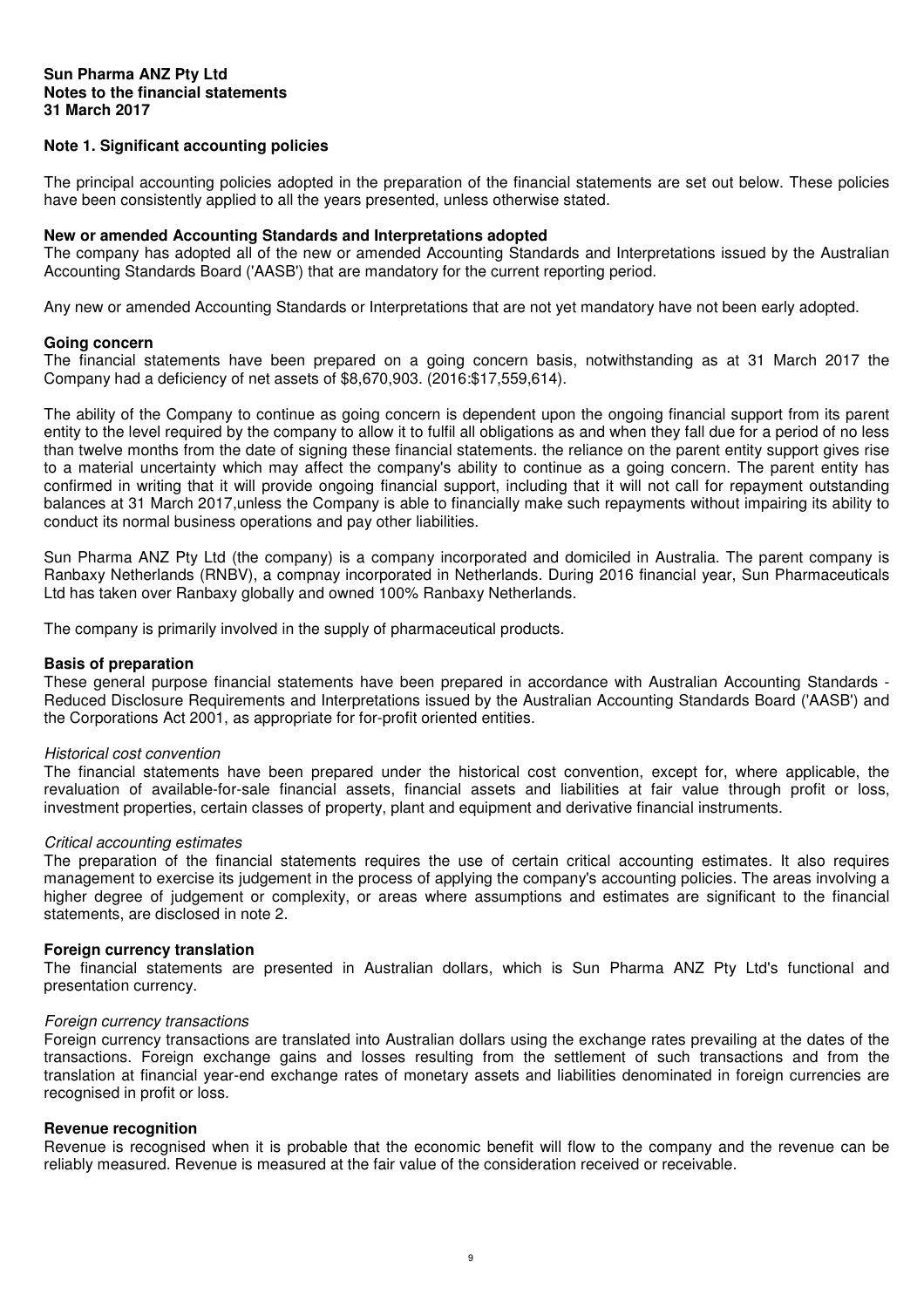#### **Note 1. Significant accounting policies (continued)**

#### Sale of goods

Sale of goods revenue is recognised at the point of sale, which is where the customer has taken delivery of the goods, the risks and rewards are transferred to the customer and there is a valid sales contract. Amounts disclosed as revenue are net of sales returns and trade discounts.

#### **Interest**

Interest revenue is recognised as interest accrues using the effective interest method. This is a method of calculating the amortised cost of a financial asset and allocating the interest income over the relevant period using the effective interest rate, which is the rate that exactly discounts estimated future cash receipts through the expected life of the financial asset to the net carrying amount of the financial asset.

#### Other revenue

Other revenue is recognised when it is received or when the right to receive payment is established.

#### **Income tax**

The income tax expense or benefit for the period is the tax payable on that period's taxable income based on the applicable income tax rate for each jurisdiction, adjusted by the changes in deferred tax assets and liabilities attributable to temporary differences, unused tax losses and the adjustment recognised for prior periods, where applicable.

Deferred tax assets and liabilities are recognised for temporary differences at the tax rates expected to be applied when the assets are recovered or liabilities are settled, based on those tax rates that are enacted or substantively enacted, except for:

- When the deferred income tax asset or liability arises from the initial recognition of goodwill or an asset or liability in a transaction that is not a business combination and that, at the time of the transaction, affects neither the accounting nor taxable profits; or
- When the taxable temporary difference is associated with interests in subsidiaries, associates or joint ventures, and the timing of the reversal can be controlled and it is probable that the temporary difference will not reverse in the foreseeable future.

Deferred tax assets are recognised for deductible temporary differences and unused tax losses only if it is probable that future taxable amounts will be available to utilise those temporary differences and losses.

The carrying amount of recognised and unrecognised deferred tax assets are reviewed at each reporting date. Deferred tax assets recognised are reduced to the extent that it is no longer probable that future taxable profits will be available for the carrying amount to be recovered. Previously unrecognised deferred tax assets are recognised to the extent that it is probable that there are future taxable profits available to recover the asset.

Deferred tax assets and liabilities are offset only where there is a legally enforceable right to offset current tax assets against current tax liabilities and deferred tax assets against deferred tax liabilities; and they relate to the same taxable authority on either the same taxable entity or different taxable entities which intend to settle simultaneously.

#### **Current and non-current classification**

Assets and liabilities are presented in the statement of financial position based on current and non-current classification.

An asset is classified as current when: it is either expected to be realised or intended to be sold or consumed in the company's normal operating cycle; it is held primarily for the purpose of trading; it is expected to be realised within 12 months after the reporting period; or the asset is cash or cash equivalent unless restricted from being exchanged or used to settle a liability for at least 12 months after the reporting period. All other assets are classified as non-current.

A liability is classified as current when: it is either expected to be settled in the company's normal operating cycle; it is held primarily for the purpose of trading; it is due to be settled within 12 months after the reporting period; or there is no unconditional right to defer the settlement of the liability for at least 12 months after the reporting period. All other liabilities are classified as non-current.

Deferred tax assets and liabilities are always classified as non-current.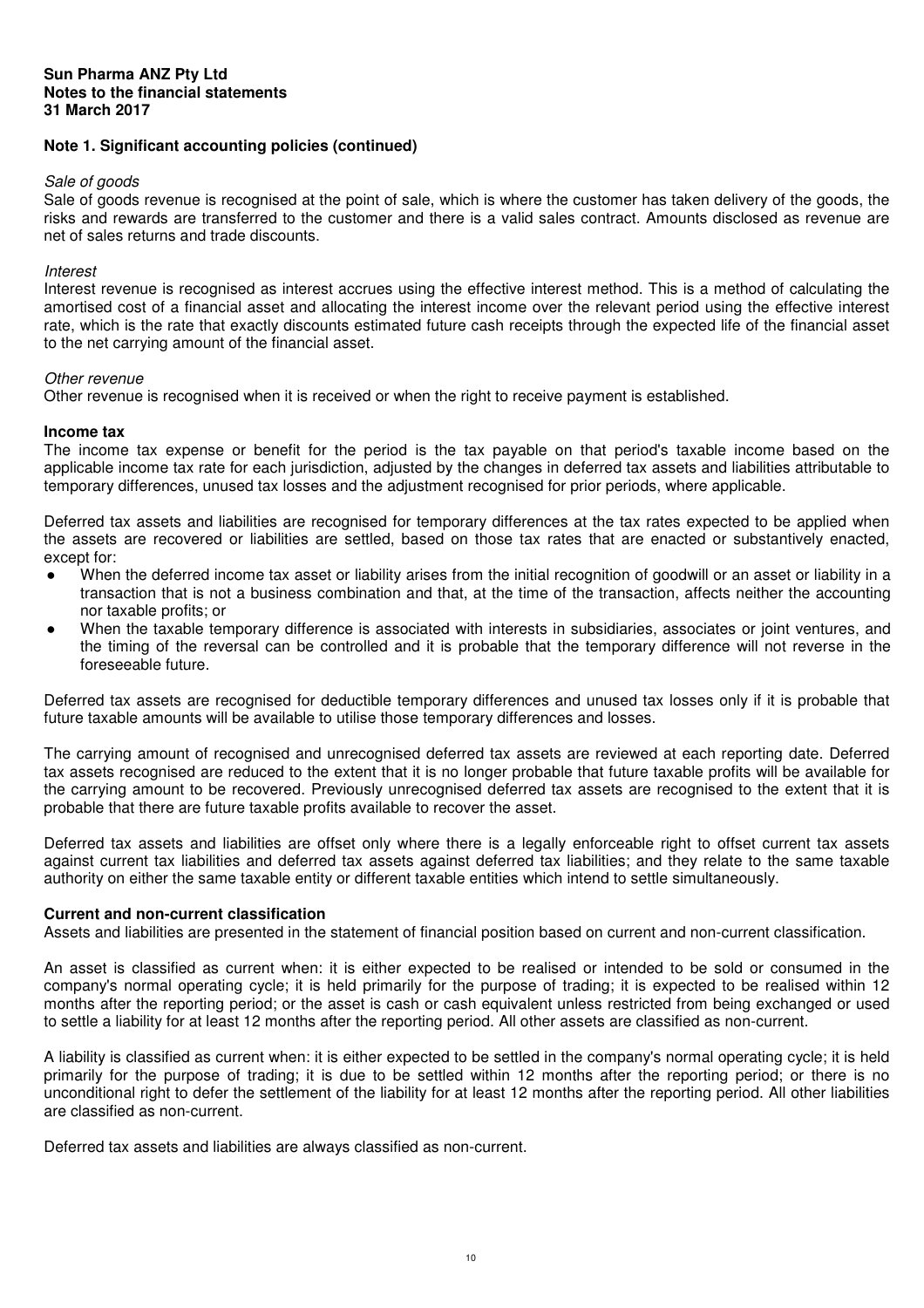#### **Note 1. Significant accounting policies (continued)**

#### **Cash and cash equivalents**

Cash and cash equivalents includes cash on hand, deposits held at call with financial institutions, other short-term, highly liquid investments with original maturities of three months or less that are readily convertible to known amounts of cash and which are subject to an insignificant risk of changes in value.

#### **Trade and other receivables**

Trade receivables are initially recognised at fair value and subsequently measured at amortised cost using the effective interest method, less any provision for impairment. Trade receivables are generally due for settlement within 60 days.

Other receivables are recognised at amortised cost, less any provision for impairment.

#### **Inventories**

Finished goods are stated at the lower of cost and net realisable value on a 'first in first out' basis. Cost comprises of purchase and delivery costs, net of rebates and discounts received or receivable.

Stock in transit is stated at the lower of cost and net realisable value. Cost comprises of purchase, net of rebates and discounts received or receivable.

Net realisable value is the estimated selling price in the ordinary course of business less the estimated costs of completion and the estimated costs necessary to make the sale.

#### **Property, plant and equipment**

Land and buildings are shown at fair value, based on periodic, at least every 3 years, valuations by external independent valuers, less subsequent depreciation and impairment for buildings. The valuations are undertaken more frequently if there is a material change in the fair value relative to the carrying amount. Any accumulated depreciation at the date of revaluation is eliminated against the gross carrying amount of the asset and the net amount is restated to the revalued amount of the asset. Increases in the carrying amounts arising on revaluation of land and buildings are credited in other comprehensive income through to the revaluation surplus reserve in equity. Any revaluation decrements are initially taken in other comprehensive income through to the revaluation surplus reserve to the extent of any previous revaluation surplus of the same asset. Thereafter the decrements are taken to profit or loss.

Plant and equipment is stated at historical cost less accumulated depreciation and impairment. Historical cost includes expenditure that is directly attributable to the acquisition of the items.

Depreciation is calculated on a straight-line basis to write off the net cost of each item of property, plant and equipment (excluding land) over their expected useful lives as follows:

| Office equipment              | 33% |
|-------------------------------|-----|
| <b>Furniture and Fittings</b> | 33% |

The residual values, useful lives and depreciation methods are reviewed, and adjusted if appropriate, at each reporting date.

An item of plant and equipment is derecognised upon disposal or when there is no future economic benefit to the company. Gains and losses between the carrying amount and the disposal proceeds are taken to profit or loss. Any revaluation surplus reserve relating to the item disposed of is transferred directly to retained profits.

#### **Trade and other payables**

These amounts represent liabilities for goods and services provided to the company prior to the end of the financial year and which are unpaid. Due to their short-term nature they are measured at amortised cost and are not discounted. The amounts are unsecured and are usually paid within 30 days of recognition.

#### **Borrowings**

Loans and borrowings are initially recognised at the fair value of the consideration received, net of transaction costs. They are subsequently measured at amortised cost using the effective interest method.

Where there is an unconditional right to defer settlement of the liability for at least 12 months after the reporting date, the loans or borrowings are classified as non-current.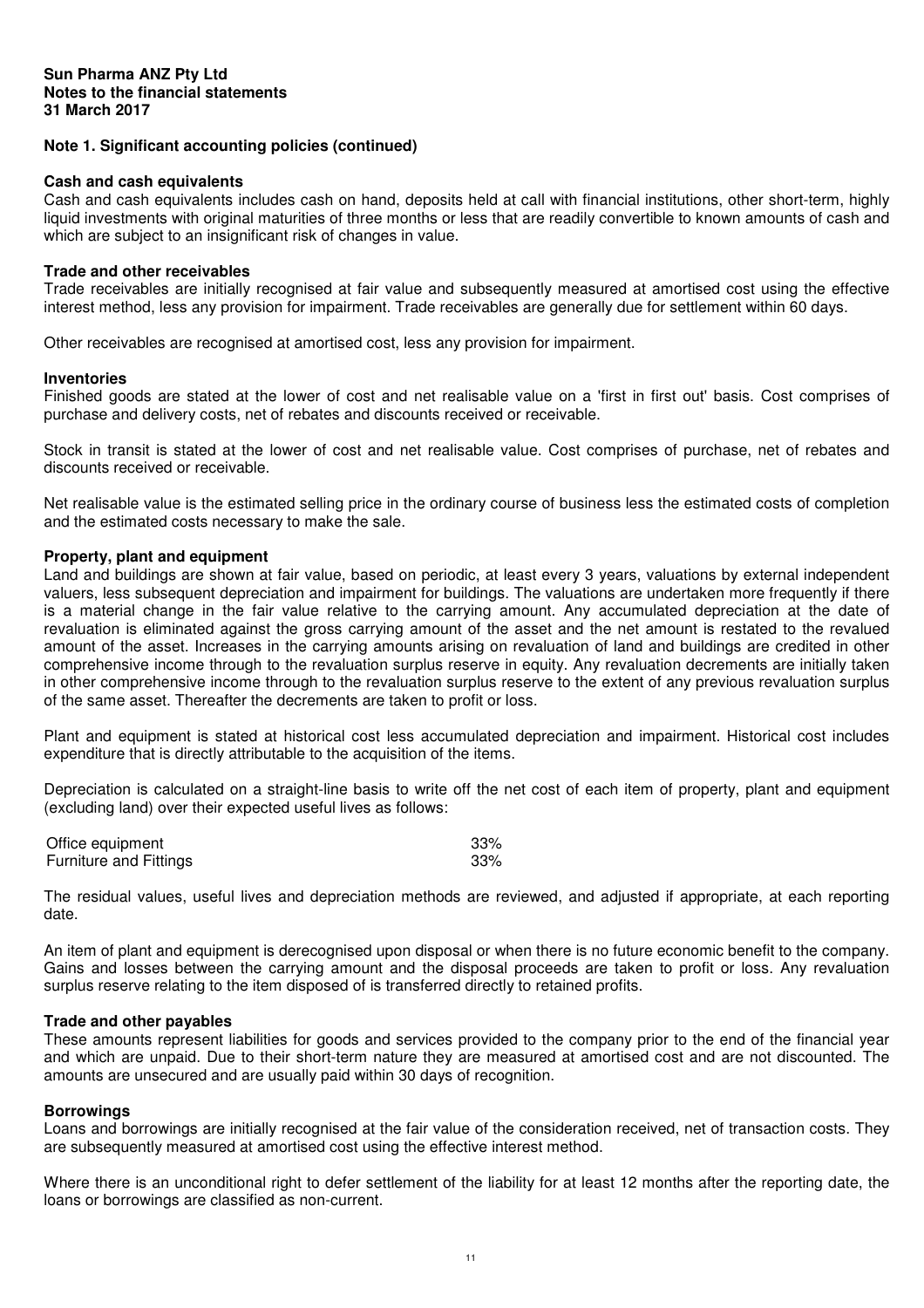#### **Note 1. Significant accounting policies (continued)**

#### **Finance costs**

Finance costs attributable to qualifying assets are capitalised as part of the asset. All other finance costs are expensed in the period in which they are incurred.

#### **Provisions**

Provisions are recognised when the company has a present (legal or constructive) obligation as a result of a past event, it is probable the company will be required to settle the obligation, and a reliable estimate can be made of the amount of the obligation. The amount recognised as a provision is the best estimate of the consideration required to settle the present obligation at the reporting date, taking into account the risks and uncertainties surrounding the obligation. If the time value of money is material, provisions are discounted using a current pre-tax rate specific to the liability. The increase in the provision resulting from the passage of time is recognised as a finance cost.

#### **Employee benefits**

#### Short-term employee benefits

Liabilities for wages and salaries, including non-monetary benefits, annual leave and long service leave expected to be settled wholly within 12 months of the reporting date are measured at the amounts expected to be paid when the liabilities are settled.

#### Other long-term employee benefits

The liability for annual leave and long service leave not expected to be settled within 12 months of the reporting date are measured at the present value of expected future payments to be made in respect of services provided by employees up to the reporting date using the projected unit credit method. Consideration is given to expected future wage and salary levels, experience of employee departures and periods of service. Expected future payments are discounted using market yields at the reporting date on national government bonds with terms to maturity and currency that match, as closely as possible, the estimated future cash outflows.

#### **Fair value measurement**

When an asset or liability, financial or non-financial, is measured at fair value for recognition or disclosure purposes, the fair value is based on the price that would be received to sell an asset or paid to transfer a liability in an orderly transaction between market participants at the measurement date; and assumes that the transaction will take place either: in the principal market; or in the absence of a principal market, in the most advantageous market.

Fair value is measured using the assumptions that market participants would use when pricing the asset or liability, assuming they act in their economic best interests. For non-financial assets, the fair value measurement is based on its highest and best use. Valuation techniques that are appropriate in the circumstances and for which sufficient data are available to measure fair value, are used, maximising the use of relevant observable inputs and minimising the use of unobservable inputs.

#### **Issued capital**

Ordinary shares are classified as equity.

Incremental costs directly attributable to the issue of new shares or options are shown in equity as a deduction, net of tax, from the proceeds.

#### **Goods and Services Tax ('GST') and other similar taxes**

Revenues, expenses and assets are recognised net of the amount of associated GST, unless the GST incurred is not recoverable from the tax authority. In this case it is recognised as part of the cost of the acquisition of the asset or as part of the expense.

Receivables and payables are stated inclusive of the amount of GST receivable or payable. The net amount of GST recoverable from, or payable to, the tax authority is included in other receivables or other payables in the statement of financial position.

Cash flows are presented on a gross basis. The GST components of cash flows arising from investing or financing activities which are recoverable from, or payable to the tax authority, are presented as operating cash flows.

Commitments and contingencies are disclosed net of the amount of GST recoverable from, or payable to, the tax authority.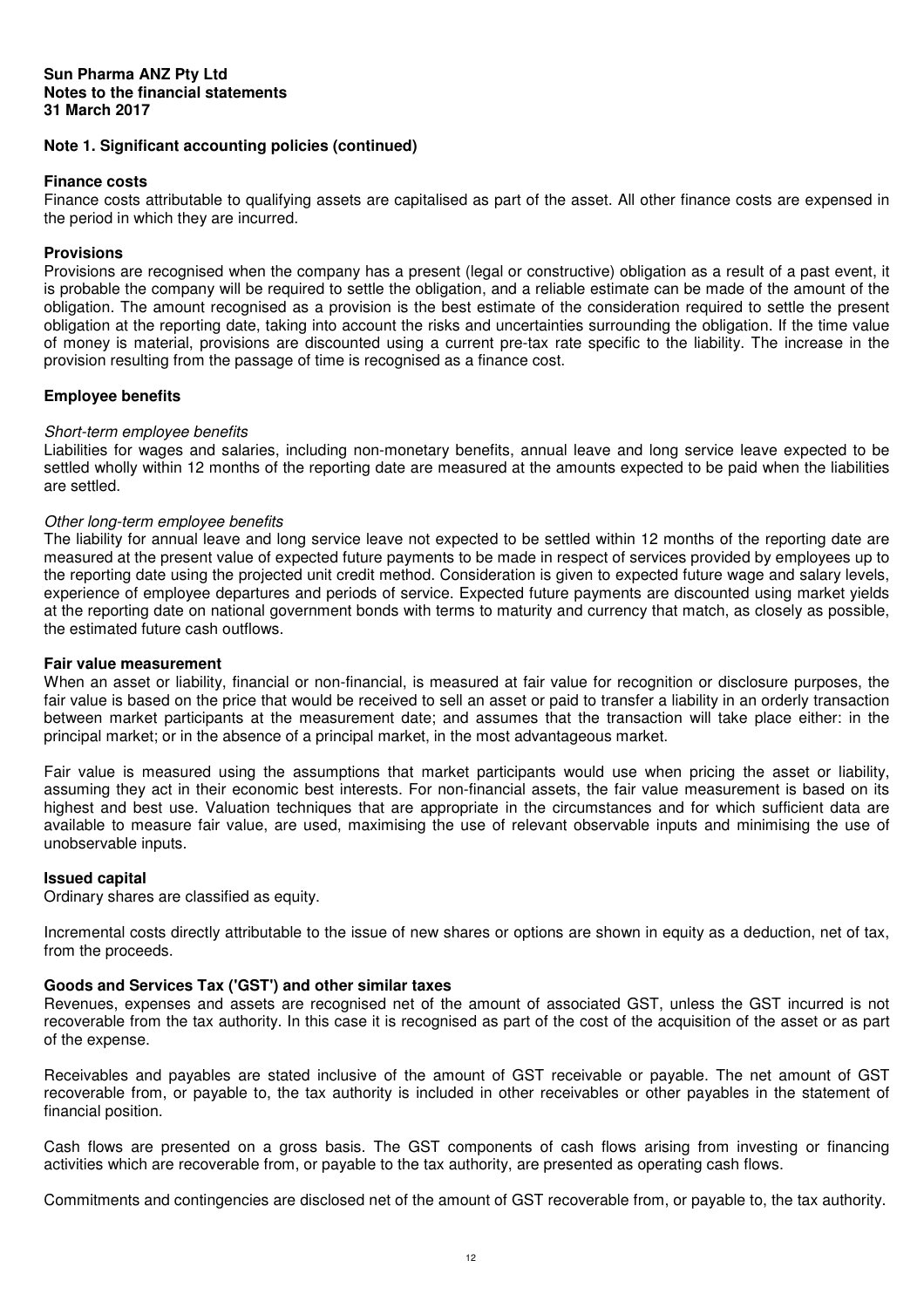#### **Sun Pharma ANZ Pty Ltd Notes to the financial statements 31 March 2017**

#### **Note 2. Critical accounting judgements, estimates and assumptions**

The preparation of the financial statements requires management to make judgements, estimates and assumptions that affect the reported amounts in the financial statements. Management continually evaluates its judgements and estimates in relation to assets, liabilities, contingent liabilities, revenue and expenses. Management bases its judgements, estimates and assumptions on historical experience and on other various factors, including expectations of future events, management believes to be reasonable under the circumstances. The resulting accounting judgements and estimates will seldom equal the related actual results. The judgements, estimates and assumptions that have a significant risk of causing a material adjustment to the carrying amounts of assets and liabilities (refer to the respective notes) within the next financial year are discussed below.

#### Provision for impairment of receivables

The provision for impairment of receivables assessment requires a degree of estimation and judgement. The level of provision is assessed by taking into account the recent sales experience, the ageing of receivables, historical collection rates and specific knowledge of the individual debtor's financial position.

#### Provision for impairment of inventories

The provision is determined with regard to the expiry date of each stock item on hand at balance date. The provision was made for items that fall within the following expiry categories: shelf life less than six months from balance date, shelf life between six months and 12 months from balance date, discontinued, obsolete and shelf life less than 50% where life of product exceeds two years.

Commencing from 1 April 2015, the company has changed its accounting policy for the provision for obsolescence. The provision is only provided for items that have shelf life less than six months from the balance date and is calculated at 100% of the item's cost.

#### Estimation of useful lives of assets

The company determines the estimated useful lives and related depreciation and amortisation charges for its property, plant and equipment and finite life intangible assets. The useful lives could change significantly as a result of technical innovations or some other event. The depreciation and amortisation charge will increase where the useful lives are less than previously estimated lives, or technically obsolete or non-strategic assets that have been abandoned or sold will be written off or written down.

#### Income tax

The company is subject to income taxes in the jurisdictions in which it operates. Significant judgement is required in determining the provision for income tax. There are many transactions and calculations undertaken during the ordinary course of business for which the ultimate tax determination is uncertain. The company recognises liabilities for anticipated tax audit issues based on the company's current understanding of the tax law. Where the final tax outcome of these matters is different from the carrying amounts, such differences will impact the current and deferred tax provisions in the period in which such determination is made.

#### Employee benefits provision

As discussed in note 1, the liability for employee benefits expected to be settled more than 12 months from the reporting date are recognised and measured at the present value of the estimated future cash flows to be made in respect of all employees at the reporting date. In determining the present value of the liability, estimates of attrition rates and pay increases through promotion and inflation have been taken into account.

#### **Note 3. Revenue**

|                           | 2017<br>\$ | 2016<br>\$ |
|---------------------------|------------|------------|
| Sales revenue<br>Sales    | 33,849,787 | 39,400,025 |
| Other revenue<br>Interest | 26         | 38,577     |
| Revenue                   | 33,849,813 | 39,438,602 |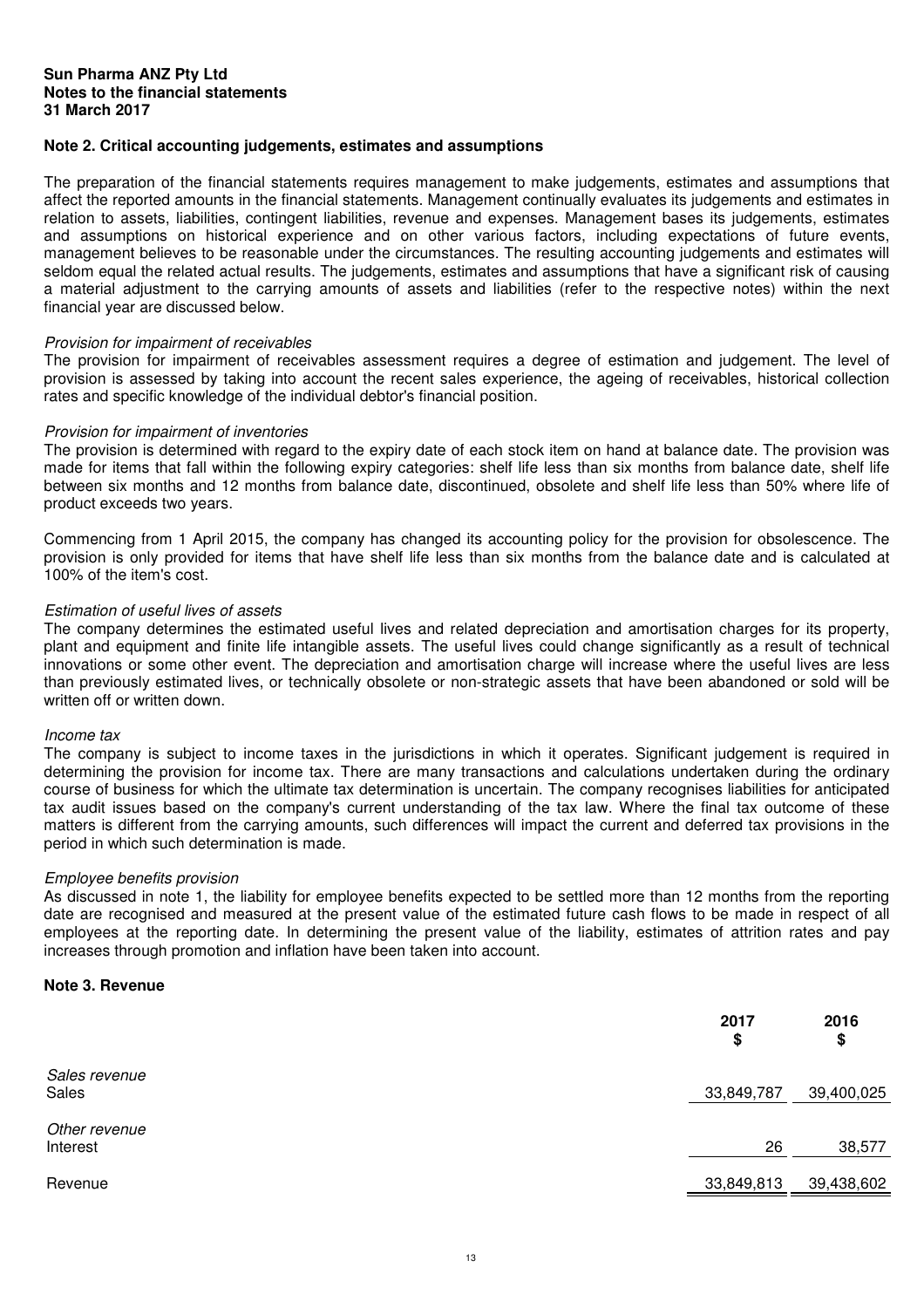#### **Note 4. Other income**

|                                                                                                                  | 2017<br>\$                            | 2016<br>\$                             |
|------------------------------------------------------------------------------------------------------------------|---------------------------------------|----------------------------------------|
| Net foreign exchange gain                                                                                        | 73,071                                | 36,634                                 |
| Note 5. Income tax expense                                                                                       |                                       |                                        |
| Numerical reconciliation of income tax expense and tax at the statutory rate<br>Profit before income tax expense | 688,711                               | 696,665                                |
| Tax at the statutory tax rate of 30%                                                                             | 206,613                               | 209,000                                |
| Tax effect amounts which are not deductible/(taxable) in calculating taxable income:<br>Permanent difference     |                                       | 6,611                                  |
| Prior year tax losses not recognised now recouped                                                                | 206,613<br>(206, 613)                 | 215,611<br>(215, 611)                  |
| Income tax expense                                                                                               |                                       |                                        |
| Note 6. Current assets - cash and cash equivalents                                                               |                                       |                                        |
| Cash at bank                                                                                                     | 1,034,380                             | 1,057,520                              |
| Note 7. Current assets - trade and other receivables                                                             |                                       |                                        |
| Trade receivables<br>Less: Provision for customer rebates & sale returns                                         | 8,477,922<br>(4,394,644)<br>4,083,278 | 6,082,615<br>(2,583,704)<br>3,498,911  |
| Other receivables<br>Other receivables - related parties                                                         | 72,600<br>3,486,919<br>3,559,519      | 15,167<br>623,043<br>638,210           |
|                                                                                                                  | 7,642,797                             | 4,137,121                              |
| Note 8. Current assets - inventories                                                                             |                                       |                                        |
| Finished goods - at cost<br>Less: Provision for impairment                                                       | 8,682,649<br>(329, 357)<br>8,353,292  | 12,286,028<br>(614, 888)<br>11,671,140 |
| Stock in transit - at cost                                                                                       | 3,936,407                             | 3,758,016                              |
|                                                                                                                  | 12,289,699                            | 15,429,156                             |
|                                                                                                                  |                                       |                                        |

#### Provision for finished goods obsolescence

The provision is determined with regard to the expiry date of each stock item on hand at balance date. The provision was made for items that fall within the following expiry categories: shelf life less than six months from balance date, shelf life between six months and 12 months from balance date, discontinued, obsolete and shelf life less than 50% where life of product exceeds two years.

Commencing from 1 April 2015, the company has changed its accounting policy for the provision for obsolescence. The provision is only provided for items that have shelf life less than six months from the balance date and is calculated at 100% of the item's cost.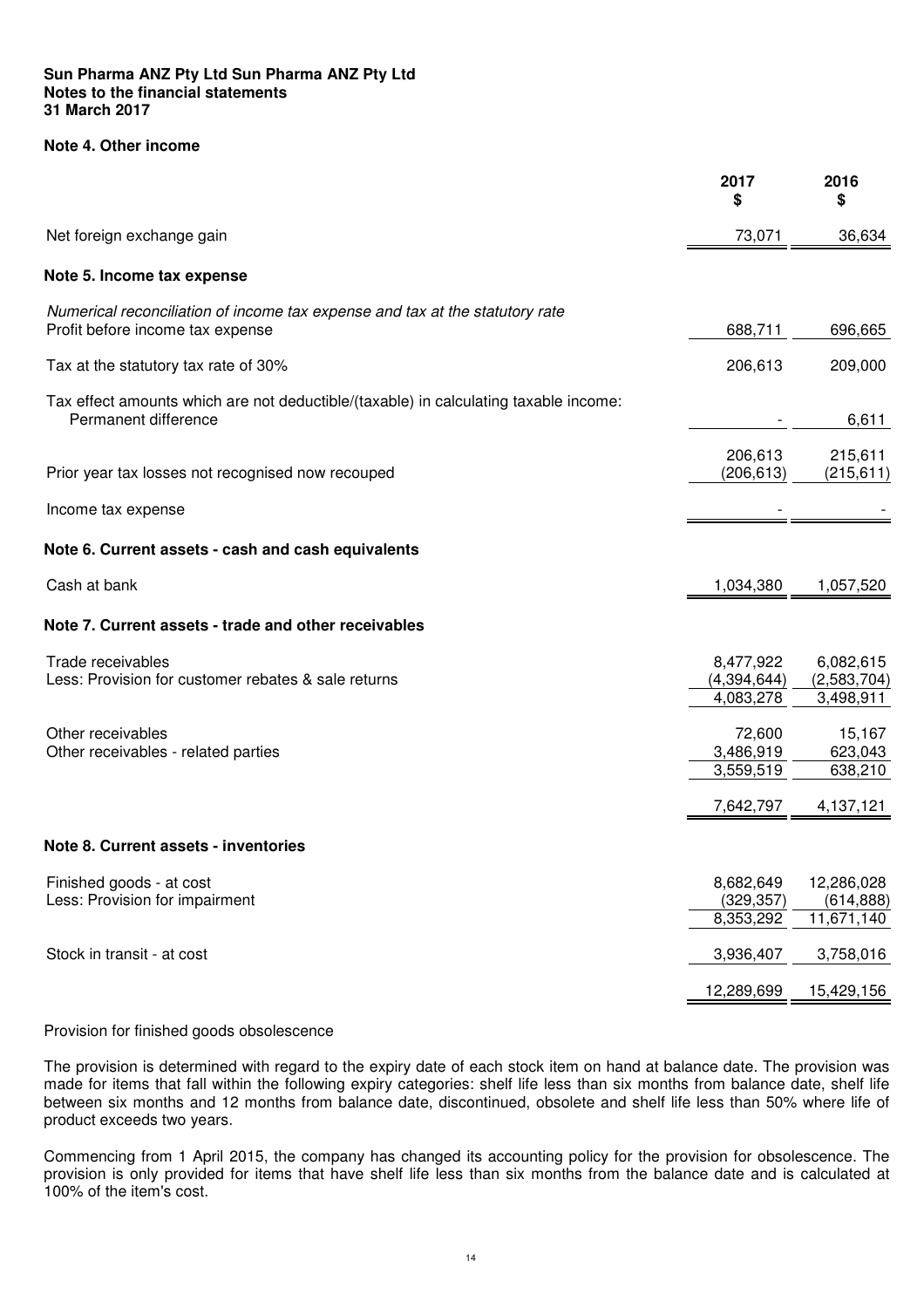#### **Sun Pharma ANZ Pty Ltd Sun Pharma ANZ Pty Ltd Notes to the financial statements 31 March 2017**

#### **Note 9. Current assets - other**

|                                                                   | 2017<br>\$            | 2016<br>\$            |
|-------------------------------------------------------------------|-----------------------|-----------------------|
| Prepayments                                                       | 26,889                | 12,902                |
| Note 10. Non-current assets - property, plant and equipment       |                       |                       |
| Fixtures and fittings - at cost<br>Less: Accumulated depreciation | 242,812<br>(242, 812) | 242,812<br>(233, 047) |
|                                                                   |                       | 9,765                 |
| Office equipment - at cost<br>Less: Accumulated depreciation      | 351,793<br>(331, 755) | 338,587<br>(302,329)  |
|                                                                   | 20,038                | 36,258                |
|                                                                   | 20,038                | 46,023                |

**Reconciliations** 

Reconciliations of the written down values at the beginning and end of the current financial year are set out below:

|                                                         | <b>Fixtures</b> and<br>fittings<br>\$ | Office<br>equipment<br>\$ | Total<br>\$          |
|---------------------------------------------------------|---------------------------------------|---------------------------|----------------------|
| Balance at 1 April 2016<br>Additions                    | 9,765                                 | 36,258<br>13,206          | 46,023<br>13,206     |
| Depreciation expense                                    | (9,765)                               | (29, 426)                 | (39, 191)            |
| Balance at 31 March 2017                                |                                       | 20,038                    | 20,038               |
| Note 11. Current liabilities - trade and other payables |                                       |                           |                      |
| Trade payables<br>Payables to related parties           |                                       | 524,639<br>12,636,225     | 80,613<br>13,476,124 |
|                                                         |                                       | 13,160,864                | 13,556,737           |
| Note 12. Current liabilities - borrowings               |                                       |                           |                      |
| Inter-company loans                                     |                                       | 14,645,538                | 22,845,538           |
| Note 13. Current liabilities - employee benefits        |                                       |                           |                      |
| Employee benefits                                       |                                       | 413,800                   | 302,267              |
| Note 14. Current liabilities - provisions               |                                       |                           |                      |
| Sales returns                                           |                                       | 125,000                   | 148,447              |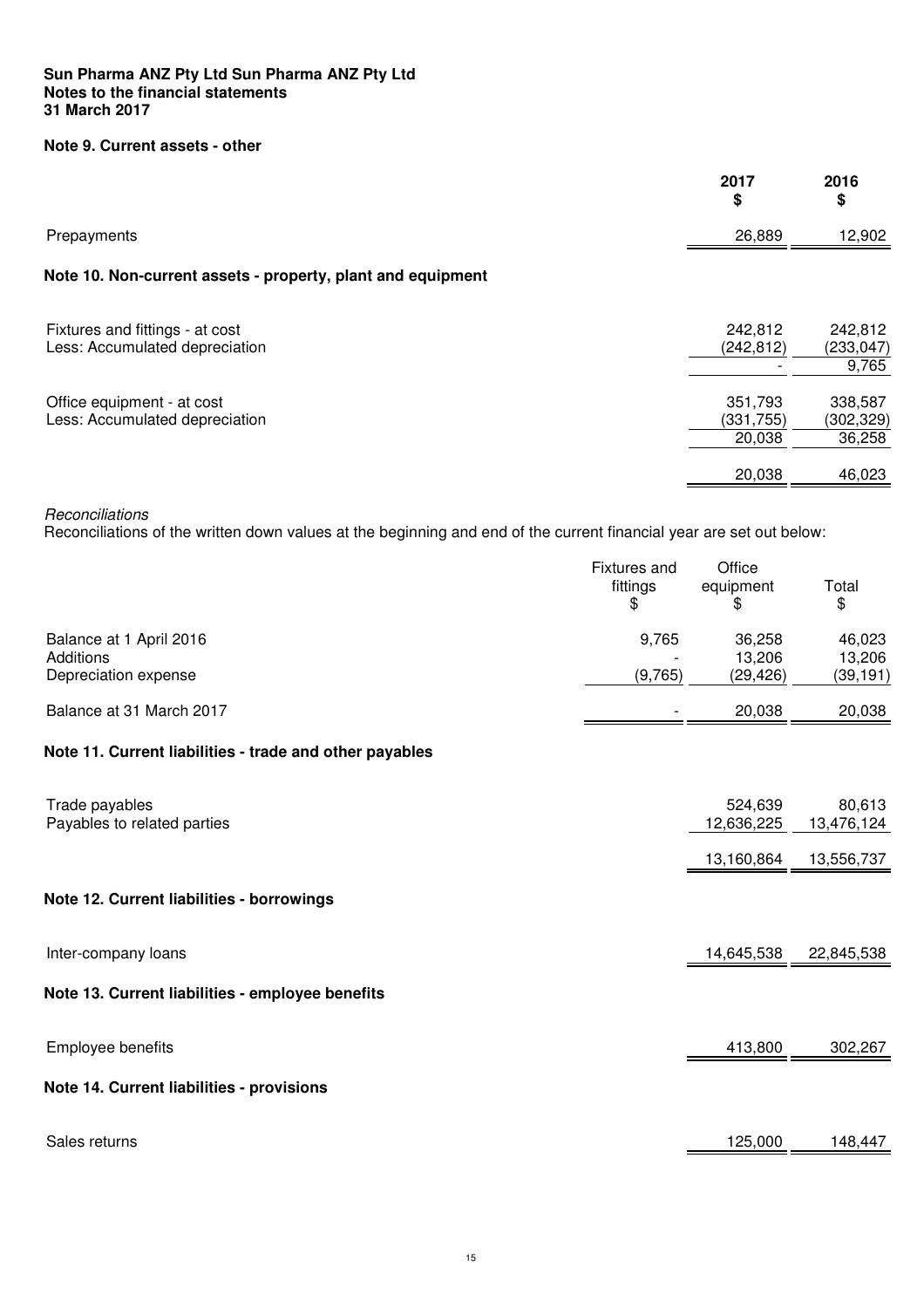#### **Note 15. Current liabilities - other**

|                                                                                                      |                        |                       | 2017<br>\$             | 2016<br>\$ |
|------------------------------------------------------------------------------------------------------|------------------------|-----------------------|------------------------|------------|
| Accrued expenses                                                                                     |                        |                       | 1,193,708              | 1,301,650  |
| Note 16. Non-current liabilities - borrowings                                                        |                        |                       |                        |            |
| Total secured liabilities<br>The total secured liabilities (current and non-current) are as follows: |                        |                       |                        |            |
| Loan - related company                                                                               |                        |                       | 14,645,538             | 22,845,538 |
| Note 17. Non-current liabilities - employee benefits                                                 |                        |                       |                        |            |
| Employee benefits                                                                                    |                        |                       | 145,796                | 87,699     |
| Note 18. Equity - issued capital                                                                     |                        |                       |                        |            |
|                                                                                                      | 2017<br><b>Shares</b>  | 2016<br><b>Shares</b> | 2017<br>\$             | 2016<br>\$ |
| Ordinary shares - fully paid<br>Preference shares - fully paid                                       | 9,200,000<br>8,200,000 | 9,200,000             | 9,200,000<br>8,200,000 | 9,200,000  |
|                                                                                                      | 17,400,000             | 9,200,000             | 17,400,000             | 9,200,000  |

#### Ordinary shares

Ordinary shares entitle the holder to participate in dividends and the proceeds on the winding up of the company in proportion to the number of and amounts paid on the shares held. The fully paid ordinary shares have no par value and the company does not have a limited amount of authorised capital.

#### **Note 19. Equity - dividends**

There were no dividends paid, recommended or declared during the current or previous financial year.

#### **Note 20. Commitments**

Lease commitments - operating Non-cancelled operating lease rentals are payable as follows: Within one year  $40,800$ 

#### **Note 21. Economic dependency**

Sun Pharma ANZ Pty Ltd is economically dependent on the related party, Sun Pharma Industries Ltd., to provide inventory and is also dependent on Ranbaxy (Netherlands) B.V for financial support to continue its operation.

#### **Note 22. Events after the reporting period**

No matter or circumstance has arisen since 31 March 2017 that has significantly affected, or may significantly affect the company's operations, the results of those operations, or the company's state of affairs in future financial years.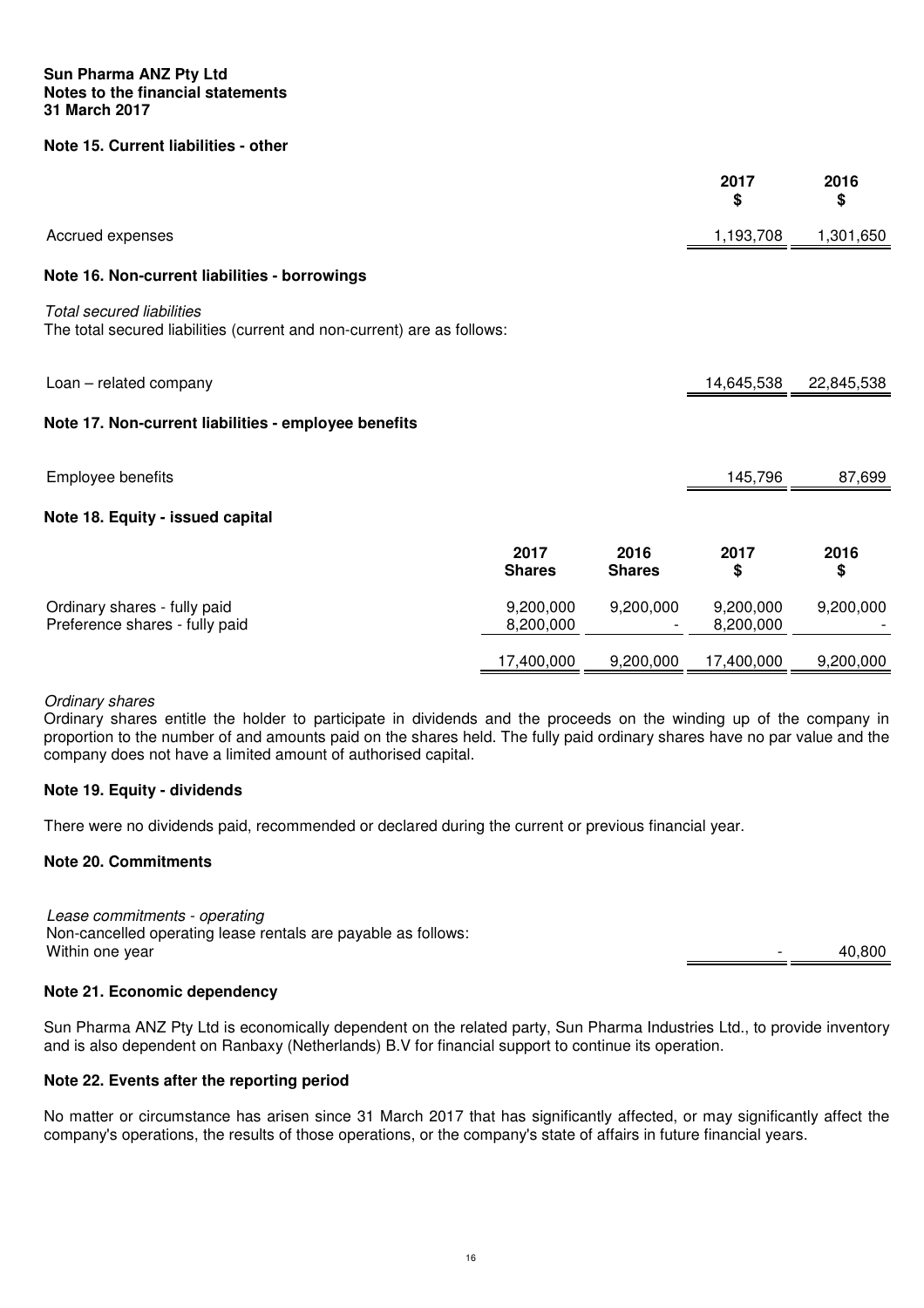#### **Sun Pharma ANZ Pty Ltd Directors' declaration 31 March 2017**

In the directors' opinion:

- the attached financial statements and notes comply with the Corporations Act 2001, the Australian Accounting Standards - Reduced Disclosure Requirements, the Corporations Regulations 2001 and other mandatory professional reporting requirements;
- the attached financial statements and notes give a true and fair view of the company's financial position as at 31 March 2017 and of its performance for the financial year ended on that date; and
- there are reasonable grounds to believe that the company will be able to pay its debts as and when they become due and payable.

Signed in accordance with a resolution of directors made pursuant to section 295(5)(a) of the Corporations Act 2001.

On behalf of the directors

\_\_\_\_\_\_\_\_\_\_\_\_\_\_\_\_\_\_\_\_\_\_\_\_\_\_\_

Alexander Evans **Director** 

Dated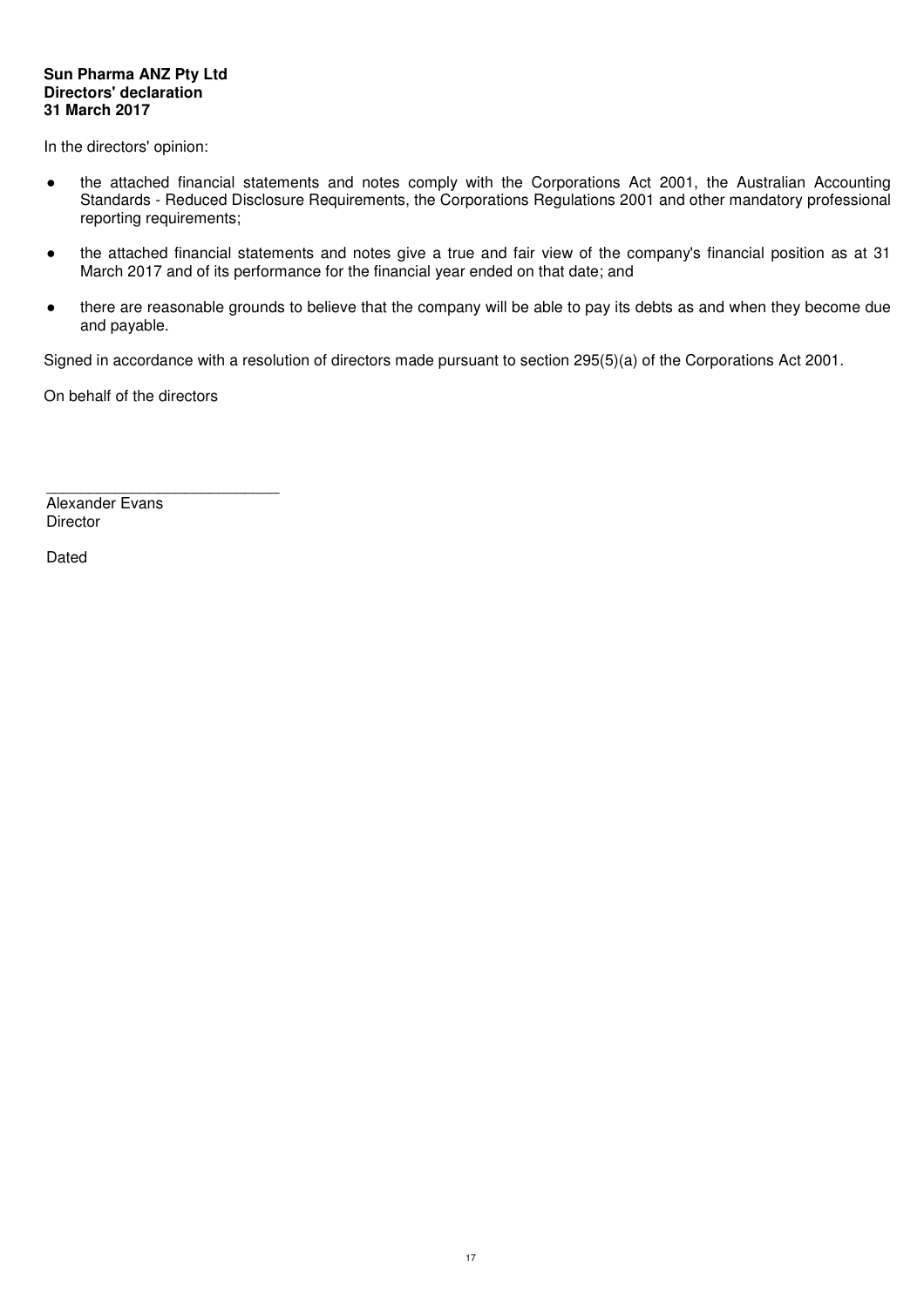# **HALL CHADWICKY** MFI BOURNE AUDIT

### **SUN PHARMA ANZ PTY LTD** ABN 17 110 871 826

# **INDEPENDENT AUDIT REPORT** TO THE MEMBER OF **SUN PHARMA ANZ PTY LTD**

We have audited the accompanying financial statements of Sun Pharma ANZ Pty Ltd (the company) which comprises the statement of financial position as at 31 March 2017 and the statement of comprehensive income, statement of changes in equity and statement of cash flows for the year ended 31 March 2017, a summary of significant accounting policies and other explanatory notes and the director's declaration.

#### Director's Responsibility for the Financial Statements

The director of the company is responsible for the preparation and fair presentation of the financial statements in accordance with Australian Accounting Standards (including the Australian Accounting Interpretations) and the Corporations Act 2001. This responsibility includes designing, implementing and maintaining internal controls relevant to the preparation and fair presentation of the financial statements that are free from material misstatement, whether due to fraud or error; selecting and applying appropriate accounting policies; and making accounting estimates that are reasonable in the circumstances. In Note 1, the director also state, in accordance with Accounting Standard AASB 101: 'Presentation of Financial Statements', that compliance with the Australian equivalents to International Financial Reporting Standards (IFRS) ensures that the financial statements, comprising the financial statements and notes, complies with IFRS.

#### **Auditor's Responsibility**

Our responsibility is to express an opinion on the financial statements based on our audit. We conducted our audit in accordance with Australian Auditing Standards. These Auditing Standards require that we comply with relevant ethical requirements relating to audit engagements and plan and perform the audit to obtain reasonable assurance whether the financial statements are free from material misstatement.

An audit involves performing procedures to obtain audit evidence about the amounts and disclosures in the financial statements. The procedures selected depend on the auditor's judgment, including the assessment of the risks of material misstatement of the financial statements, whether due to fraud or error. In making those risk assessments, the auditor considers internal control relevant to the entity's preparation and fair presentation of the financial statements in order to design audit procedures that are appropriate in the circumstances, but not for the purpose of expressing an opinion on the effectiveness of the entity's internal control. An audit also includes evaluating the appropriateness of accounting policies used and the reasonableness of accounting estimates made by the directors, as well as evaluating the overall presentation of the financial statements.

We believe that the audit evidence we have obtained is sufficient and appropriate to provide a basis for our audit opinion.



Independent Accounting Firms Liability limited by a scheme approved under Professional Standards Legislation.<br>Hall Chadwick Melbourne Audit ABN 41 134 806 025 Registered Company Auditors.

Level 14 440 Collins Street Melbourne VIC 3000 T: +61 3 9820 6400 Post: Locked Bag 777 Collins Street West VIC 8007 Australia www.hallchadwickmelb.com.au E: hcm@hallchadwickmelb.com.au Hall Chadwick Association - a national group of independent Chartered Accountants and Business Advisory firms. MELBOURNE . SYDNEY . PERTH . BRISBANE . DARWIN . GOLD COAST . NEWCASTLE . PARRAMATTA . PENRITH